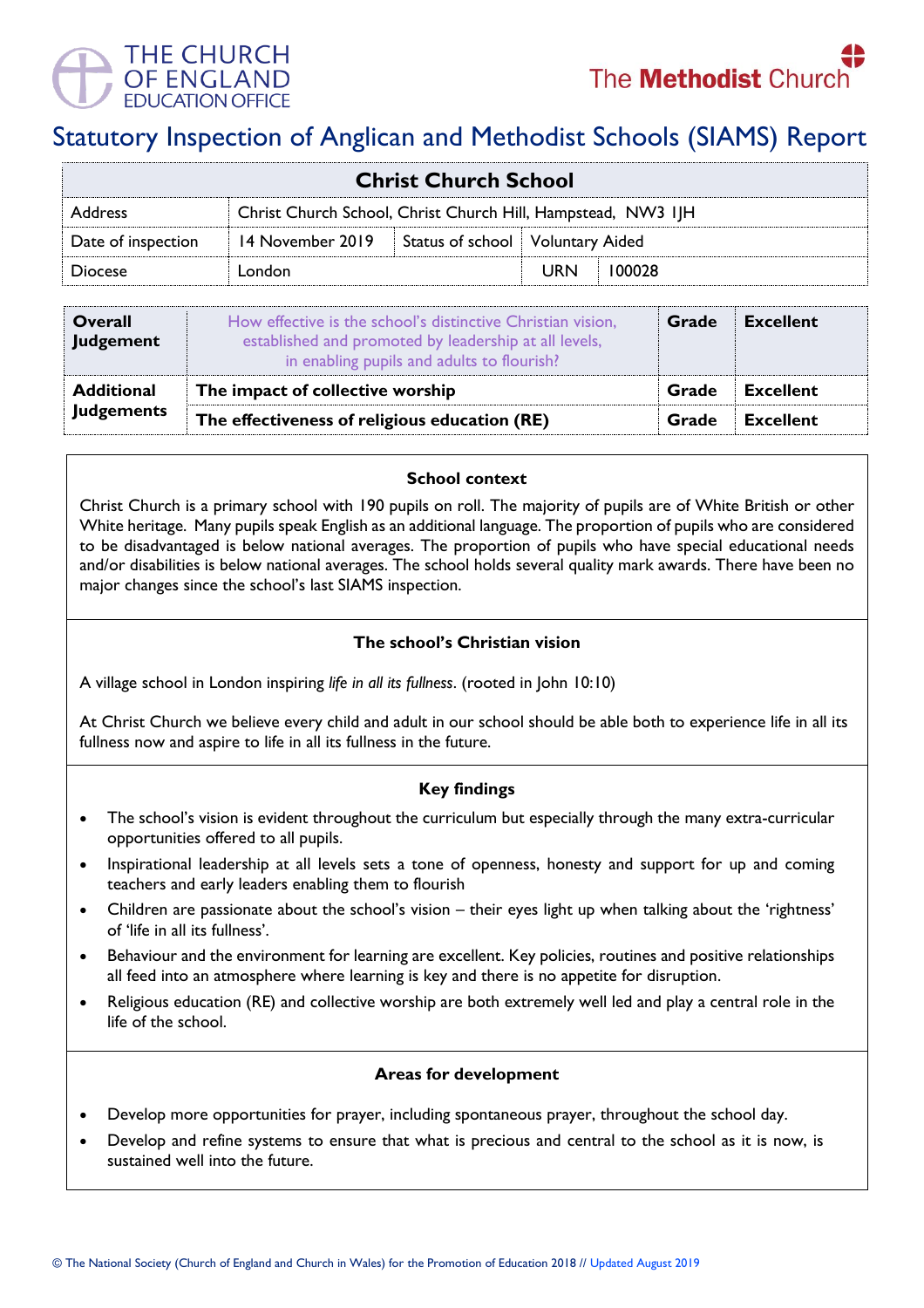How effective is the school's distinctive Christian vision, established and promoted by leadership at all levels, in enabling pupils and adults to flourish?

#### **Inspection findings**

Christ Church school serves a small, geographical area but has a well-understood and far reaching vision. This vision for every pupil and every adult to be able to 'live life in all its fullness, now and in the future' is absolutely central to every aspect of school life.

Passionate and inspirational leadership ensures that the vision is lived out strategically and operationally. This benefits not only the wider school family but the many trainee teachers that are beginning their careers in church schools. Mutually supportive partnerships with the diocese mean that other church schools benefit from the excellent practice at Christ Church, particularly in the teaching of RE. The school's staff and leaders, including governors, are very well supported through diocesan training. The partnership with the parish church is particularly strong. The school benefits from the extra space available in the church building. Every term, three joint Sunday services provide an added experience of worship for families, including experience of the Eucharist. Staff feel proud to be part of the school family; they cherish the values and ethos and know that their wellbeing and that of the pupils is a priority. Quality induction and professional development support all staff, enabling some to aspire to become Church school leaders. School governors regularly and effectively monitor how the vision is being developed and have ensured that development points from the last inspection have been addressed.

Pupils experience a wide ranging and ambitious curriculum during their time at Christ Church. They are highly articulate and very enthusiastic about their learning and speak of perseverance, being resilient and how it is ok to make mistakes. They talk of the school as being a place where everyone, pupils and adults alike, take responsibility for each other and everybody is welcome. It is clear that the school is a safe place to learn and there is no appetite for disruption. These attitudes, together with high quality teaching, mean that attainment and progress for all pupils, including vulnerable groups is very often above national averages. Attendance is good and exclusions almost non-existent.

Of particular note, is the, truly outstanding, non-compulsory wider curriculum, designed to promote interest in the arts, sports, hobbies and culture. Through whole school events such as 'The Happiness Project', pupils are empowered to look after their own well-being and mental health. Pupils talk knowledgeably about the importance of staying mentally healthy and describe a range of strategies that they can use. Leaders and governors work relentlessly to improve the school. As a result, they have been awarded several prestigious awards and quality marks. Notably, the focus of these awards is not just about academia but about personal fulfilment and spiritual growth, indeed, living life in all its fullness.

Through their experiences of welcoming trainees and visitors to the school such as, for example, a large group of Taiwanese students, pupils learn to look beyond themselves and celebrate difference and similarity alike. The desire for all to 'live life in all its fullness' results in many pupils taking the lead in supporting those less fortunate than themselves. Through choosing and supporting a range of charities and projects, pupils are developing as active advocates for change and champions for justice.

Parents are extremely positive and supportive of the school, its vision and values and how the ethos permeates throughout all areas of school life. One parent echoed the sentiments of many when he said, 'I don't know how they do it, but they just take them in and turn out… really good people!' Many parents say that they chose the school because of its 'family feel' and reputation as a welcoming and loving community. They appreciate being greeted by senior leaders and sometimes the vicar, at the start of the day. This means that many issues or concerns are dealt with promptly and with Christian compassion, very much in the spirit of enabling all to flourish. Several parents commented on the openness and transparency of the school's leaders. Others gave examples of how school staff, at all levels, go the 'extra mile' to support families in difficult circumstances.

Excellent leadership of RE and of collective worship mean that both areas make a significant contribution to pupil's superb spiritual and cultural development. Both give pupils the knowledge and skills needed to live well together and, when necessary, how to disagree well.

RE lessons are stimulating and reflect the Christian vision of the school exceptionally well. This is because RE has